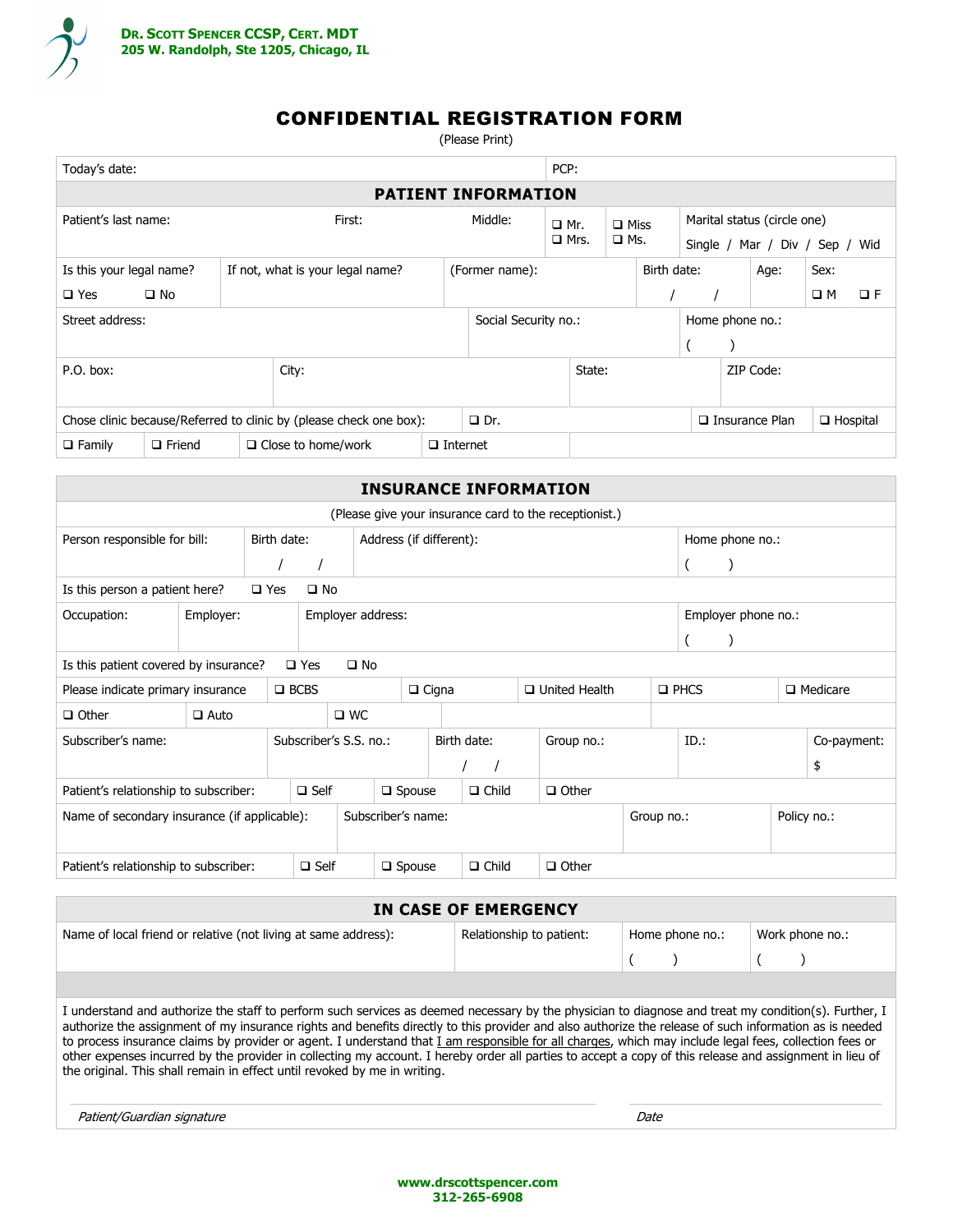

### ABOUT YOUR CONDITION

| In general, would you say your overall health right now is: Excellent / Very Good / Good / Fair / Poor |                                                                                                                                                   |                                                                                                                                                                                                                                  |
|--------------------------------------------------------------------------------------------------------|---------------------------------------------------------------------------------------------------------------------------------------------------|----------------------------------------------------------------------------------------------------------------------------------------------------------------------------------------------------------------------------------|
|                                                                                                        |                                                                                                                                                   | <u> 1989 - Johann Stoff, deutscher Stoff, der Stoff, der Stoff, der Stoff, der Stoff, der Stoff, der Stoff, der S</u><br>How long have you had your symptoms? ____________________ Are they changing? Better / Worse / No change |
|                                                                                                        |                                                                                                                                                   |                                                                                                                                                                                                                                  |
|                                                                                                        |                                                                                                                                                   | Have you had these symptoms before? Yes / No If so, how many episodes? 1-5 6-10 11+                                                                                                                                              |
|                                                                                                        |                                                                                                                                                   |                                                                                                                                                                                                                                  |
|                                                                                                        |                                                                                                                                                   |                                                                                                                                                                                                                                  |
| How often do you experience your symptoms?                                                             |                                                                                                                                                   |                                                                                                                                                                                                                                  |
|                                                                                                        |                                                                                                                                                   | $\Box$ Constantly (76-100% of the day) $\Box$ Frequently (51-75%) $\Box$ Occasionally (26-50%) $\Box$ Intermittently (0-25%)                                                                                                     |
| <b>Average Pain Intensity</b>                                                                          | <b>None</b>                                                                                                                                       | <b>Unbearable</b>                                                                                                                                                                                                                |
|                                                                                                        |                                                                                                                                                   |                                                                                                                                                                                                                                  |
| Last 24hrs                                                                                             | 0 1 2 3 4 5 6 7 8 9 10                                                                                                                            |                                                                                                                                                                                                                                  |
| Past Week<br>$\Box$ Not at all                                                                         | 0 1 2 3 4 5 6 7 8 9 10<br>$\Box$ A little bit $\Box$ Moderately $\Box$ Quite a bit $\Box$ Extremely                                               | How much have your symptoms interfered with your usual daily activities? (Both work and home life)                                                                                                                               |
|                                                                                                        | Have you had special imaging for your symptoms? Yes<br>If yes: Xray / MRI / CT / US / Other:<br>Are your symptoms a result of an accident? Yes No | No.                                                                                                                                                                                                                              |
|                                                                                                        |                                                                                                                                                   |                                                                                                                                                                                                                                  |
|                                                                                                        | <b>SOCIAL HISTORY</b>                                                                                                                             |                                                                                                                                                                                                                                  |
| <b>Habits:</b>                                                                                         |                                                                                                                                                   | <b>Exercise level within the last 6 months?</b>                                                                                                                                                                                  |
|                                                                                                        | $\frac{1}{2}$ pack(s) a day for $\frac{1}{2}$ years                                                                                               | $\Box$ None                                                                                                                                                                                                                      |
|                                                                                                        | __drinks per week                                                                                                                                 | $\Box$ 1-2 times per week                                                                                                                                                                                                        |
| $\Box$ Smoking<br>$\Box$ Alcohol<br>$\Box$ Caffeine                                                    | cups per day                                                                                                                                      | $\Box$ 3-5 times per week                                                                                                                                                                                                        |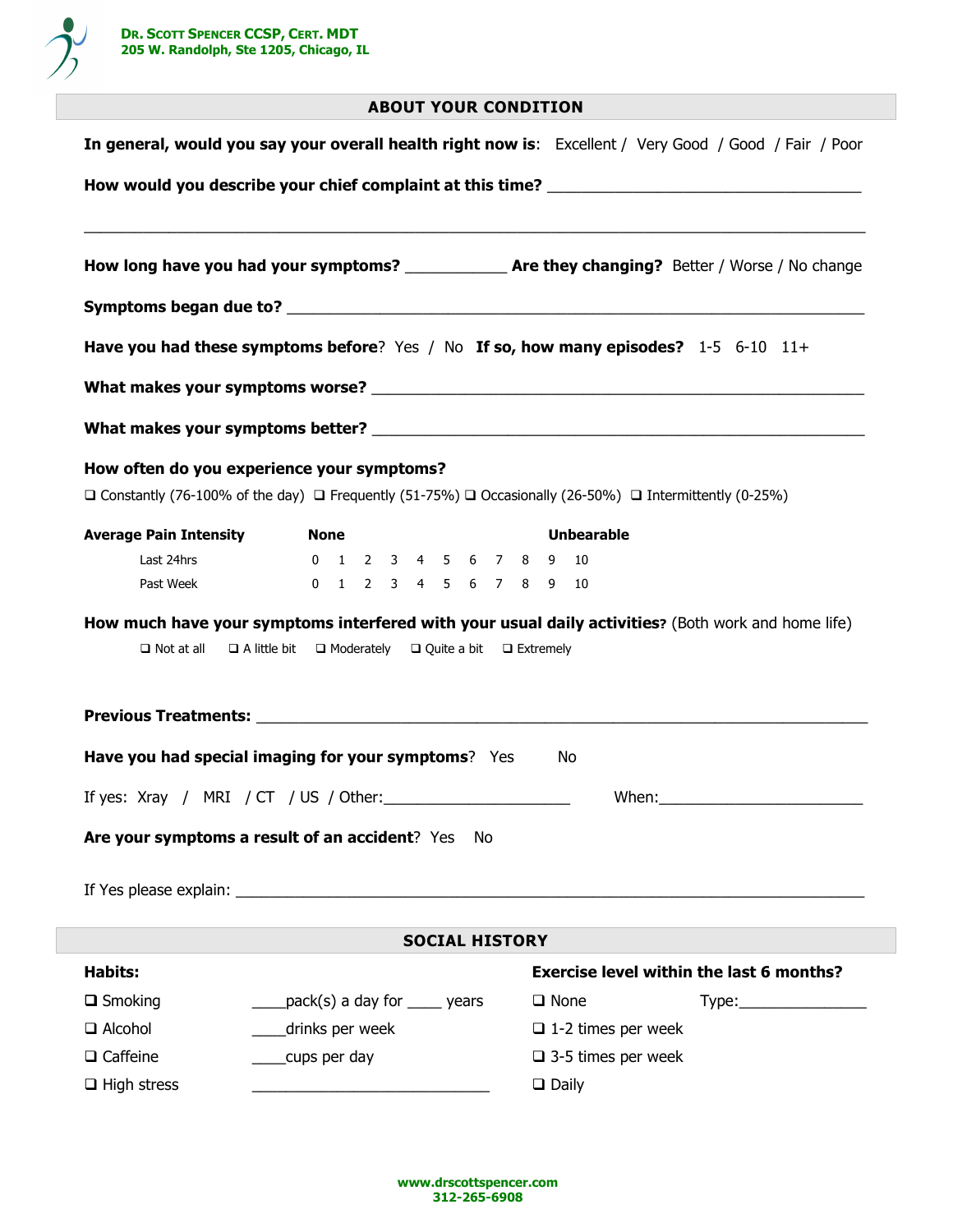

### What is your activity level? (circle best)

- 1. Sedentary (Office worker getting little to no exercise)
- 2. Moderately Active (eg. Construction worker or person running one hour daily)
- 3. Vigorously Active (eg. Agricultural worker (non-mechanized) or person swimming two hours daily)
- 4. Extremely Active (Competitive athlete)

### FAMILY HISTORY

 $\_$  ,  $\_$  ,  $\_$  ,  $\_$  ,  $\_$  ,  $\_$  ,  $\_$  ,  $\_$  ,  $\_$  ,  $\_$  ,  $\_$  ,  $\_$  ,  $\_$  ,  $\_$  ,  $\_$  ,  $\_$  ,  $\_$  ,  $\_$  ,  $\_$  ,  $\_$  ,  $\_$  ,  $\_$  ,  $\_$  ,  $\_$  ,  $\_$  ,  $\_$  ,  $\_$  ,  $\_$  ,  $\_$  ,  $\_$  ,  $\_$  ,  $\_$  ,  $\_$  ,  $\_$  ,  $\_$  ,  $\_$  ,  $\_$  ,

Do any medical conditions run in your family?

Have any relatives ever suffered a stroke? \_\_\_\_\_\_\_\_\_\_\_\_\_\_\_\_\_\_\_\_\_\_\_\_\_\_\_\_\_\_\_\_\_\_\_\_\_\_\_\_\_\_\_\_\_\_\_\_\_\_\_\_\_\_\_\_\_

### PAST MEDICAL HISTORY

 $\overline{\phantom{a}}$  , and the contribution of the contribution of the contribution of the contribution of the contribution of the contribution of the contribution of the contribution of the contribution of the contribution of the

Please tell us about any hospitalizations / serious illness or surgeries:\_\_\_\_\_\_\_\_\_\_\_\_\_\_\_\_\_\_\_\_\_\_\_\_\_\_\_\_\_\_\_\_\_\_\_\_

Please list any auto accidents or trauma (fractures / injuries / dislocations) \_\_\_\_\_\_\_\_\_\_\_\_\_\_\_\_\_\_\_\_\_\_\_\_\_\_\_\_\_\_\_

| Please list your prescribed medications, over the counter medications, herbs, vitamins |        |        |  |  |  |  |  |  |
|----------------------------------------------------------------------------------------|--------|--------|--|--|--|--|--|--|
| <b>Name</b>                                                                            | Dosage | Reason |  |  |  |  |  |  |
|                                                                                        |        |        |  |  |  |  |  |  |
|                                                                                        |        |        |  |  |  |  |  |  |
|                                                                                        |        |        |  |  |  |  |  |  |
|                                                                                        |        |        |  |  |  |  |  |  |
|                                                                                        |        |        |  |  |  |  |  |  |
|                                                                                        |        |        |  |  |  |  |  |  |

 $\_$  ,  $\_$  ,  $\_$  ,  $\_$  ,  $\_$  ,  $\_$  ,  $\_$  ,  $\_$  ,  $\_$  ,  $\_$  ,  $\_$  ,  $\_$  ,  $\_$  ,  $\_$  ,  $\_$  ,  $\_$  ,  $\_$  ,  $\_$  ,  $\_$  ,  $\_$  ,  $\_$  ,  $\_$  ,  $\_$  ,  $\_$  ,  $\_$  ,  $\_$  ,  $\_$  ,  $\_$  ,  $\_$  ,  $\_$  ,  $\_$  ,  $\_$  ,  $\_$  ,  $\_$  ,  $\_$  ,  $\_$  ,  $\_$  ,

Please provide details of any known allergies.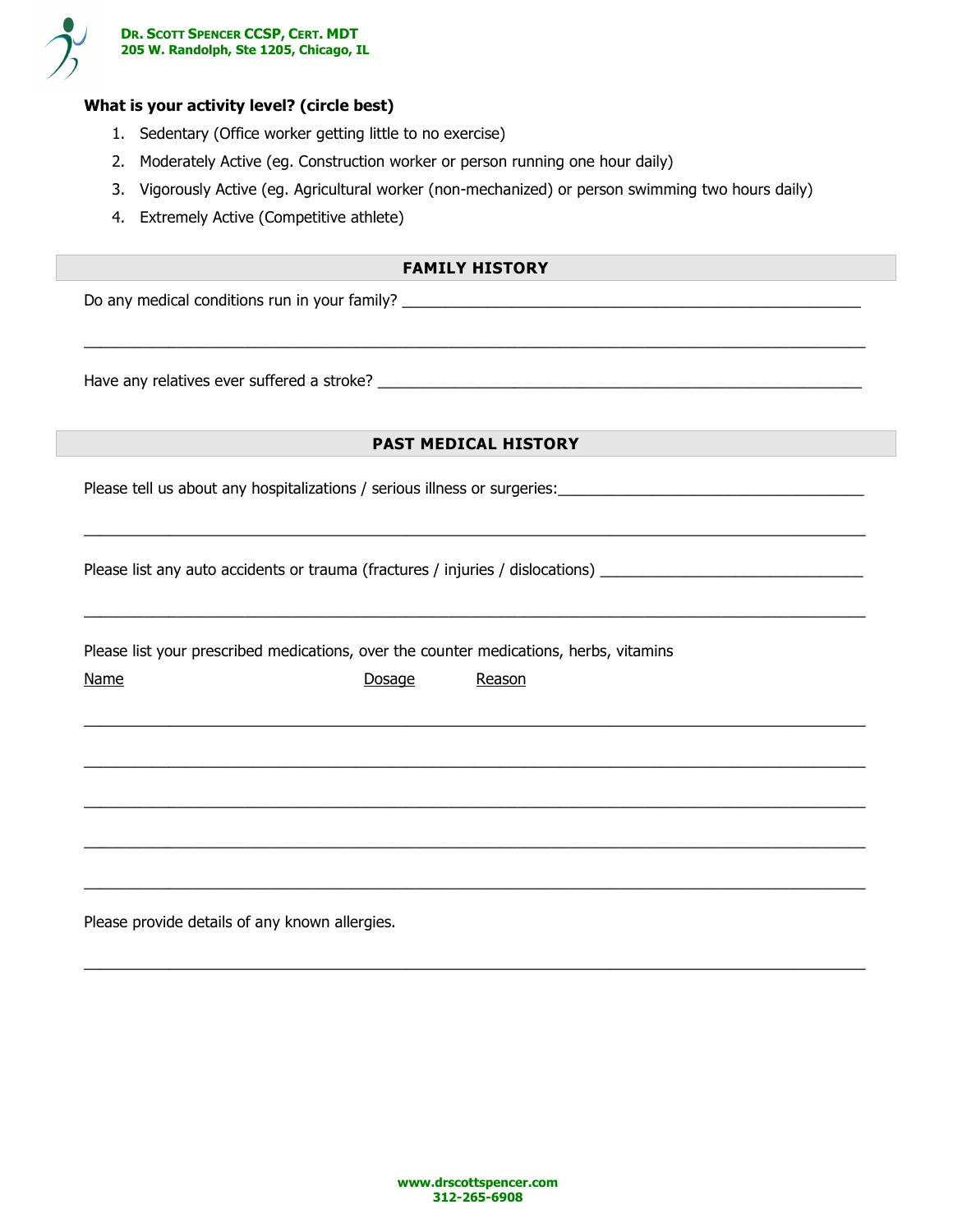

## 1. Patient specific functional scale:

We would like to know what 3 activities in your life you are unable to do or are having the most difficulty with as a result of your chief complaint. Please list your 3 activities on the left and rate them on the right.

|  |  | Unable to perform activity |                        | Able to perform with no problem |  |  |  |  |
|--|--|----------------------------|------------------------|---------------------------------|--|--|--|--|
|  |  |                            | 0 1 2 3 4 5 6 7 8 9 10 |                                 |  |  |  |  |
|  |  |                            | 0 1 2 3 4 5 6 7 8 9 10 |                                 |  |  |  |  |
|  |  |                            | 0 1 2 3 4 5 6 7 8 9 10 |                                 |  |  |  |  |

2. Pain Diagram: please mark the areas on the picture below that correspond to the areas of your body where you feel the described sensations. Use appropriate symbols. Mark the areas of radiation (traveling pain).